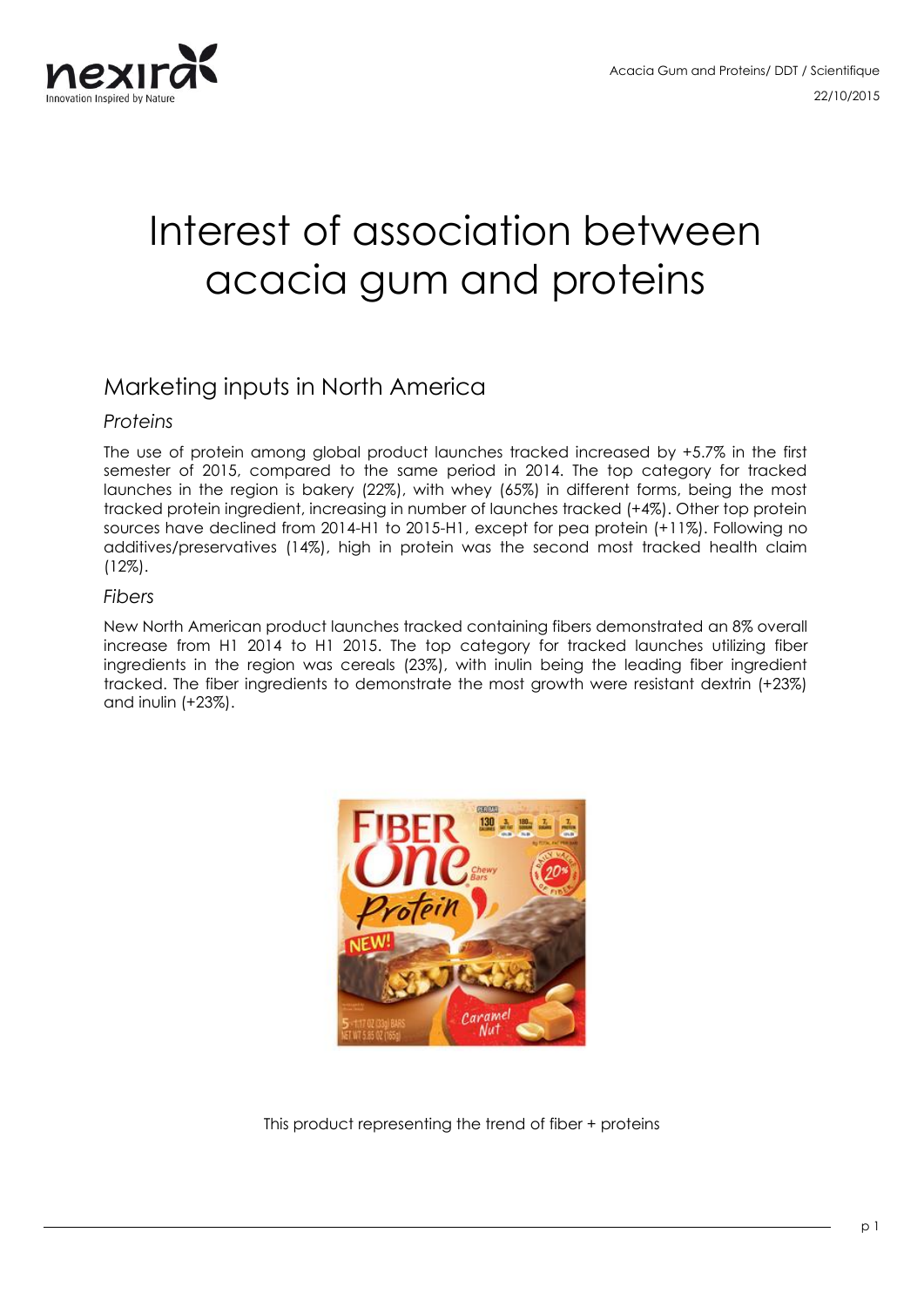

## High protein consumption and kidney's associated risks

As pinpointed by Friedman AN. in 20041, high-protein (HP) weight-loss diets have existed in the United States for decades, although their popularity has recently surged as obesity has become more common. Despite their widespread use, valid concerns exist that HP diets may induce clinically important alterations in renal function and health. HP consumption has been found, under various conditions, to lead to glomerular hyperfiltration and hyperemia; acceleration of chronic kidney disease (CKD); increased proteinuria; diuresis, natriuresis (sodium diuresis), and kaliuresis (potassium diuresis) with associated blood pressure changes; increased risk for nephrolithiasis; and various metabolic alterations. Unfortunately, a comprehensive understanding of the implications of HP diets is limited by the lack of a universally accepted definition for HP intake, a paucity of rigorous long-term human interventional studies that necessitate relying on short-term or fairly circumstantial evidence, and sparse data on the effects of HP consumption in obese individuals. In addition, matters are further complicated because the renal impact HP diets for limited periods is most likely different than that for more chronic consumption. Nevertheless, although there are no clear renal-related contraindications to HP diets in individuals with healthy kidney function, the theoretical risks should be reviewed carefully with the patient. In contrast, HP diets have the potential for significant harm in individuals with CKD and should be avoided if possible. Because CKD is often a silent disease, all individuals should undergo a screening serum creatinine measurement and urinary dipstick test for proteinuria before the initiation of such a diet.

More recently, the harmful effect of HP used as a sliming diet in obesity has been confirmed par Wyka et al 20152. Overweight and obesity are metabolic disorders affecting both adults and children. However, high protein diets are often chosen by obese persons for losing weight. Recently in Europe, the high-protein Dukan-diet, named of Dr Dukan that launched his own brand, has become very popular. Studies on healthy subjects eating high protein diets have been unable to show any disorders in glomerular filtration. Nevertheless, an increased excretion of calcium, urates and phosphates was observed which may lead to kidney stone formation. Excessive consumption of animal derived protein, being a rich source of purines, increases serum concentrations of uric acid that leads to hypertension and renal function disorders, like gout. The advantages of rapid weight loss of high protein diets needs to be reconciled with the potential health threats such as advancing renal and cardiovascular disease.

Coresh et al in 20053 published an interesting epidemiologic study about the Chronic Kidney Diseases (CKD) prevalence in US adults from 1999 to 2000. The researchers concluded that the analysis of CKD within the most recent NHANES 1999 to 2000 indicates three remarkable features.

- First, the awareness of CKD is low and a disparity exists such that women are far less apt to be aware of having decreased kidney function than men.
- Second, although the burden of CKD is high, it has not increased substantially in nearly a decade since NHANES III, even though the incidence of End Stage Renal Disease (ESRD) has risen by 50% during that interval.
- Finally, whites and blacks share approximately the same prevalence of CKD overall despite the fourfold greater incidence of ESRD in blacks group.

Given the high prevalence of CKD, efforts to increase awareness, diagnosis, and treatment are needed to meet the Healthy People 2010 goal of reducing new cases of CKD and its complications, disability, death, and economic costs.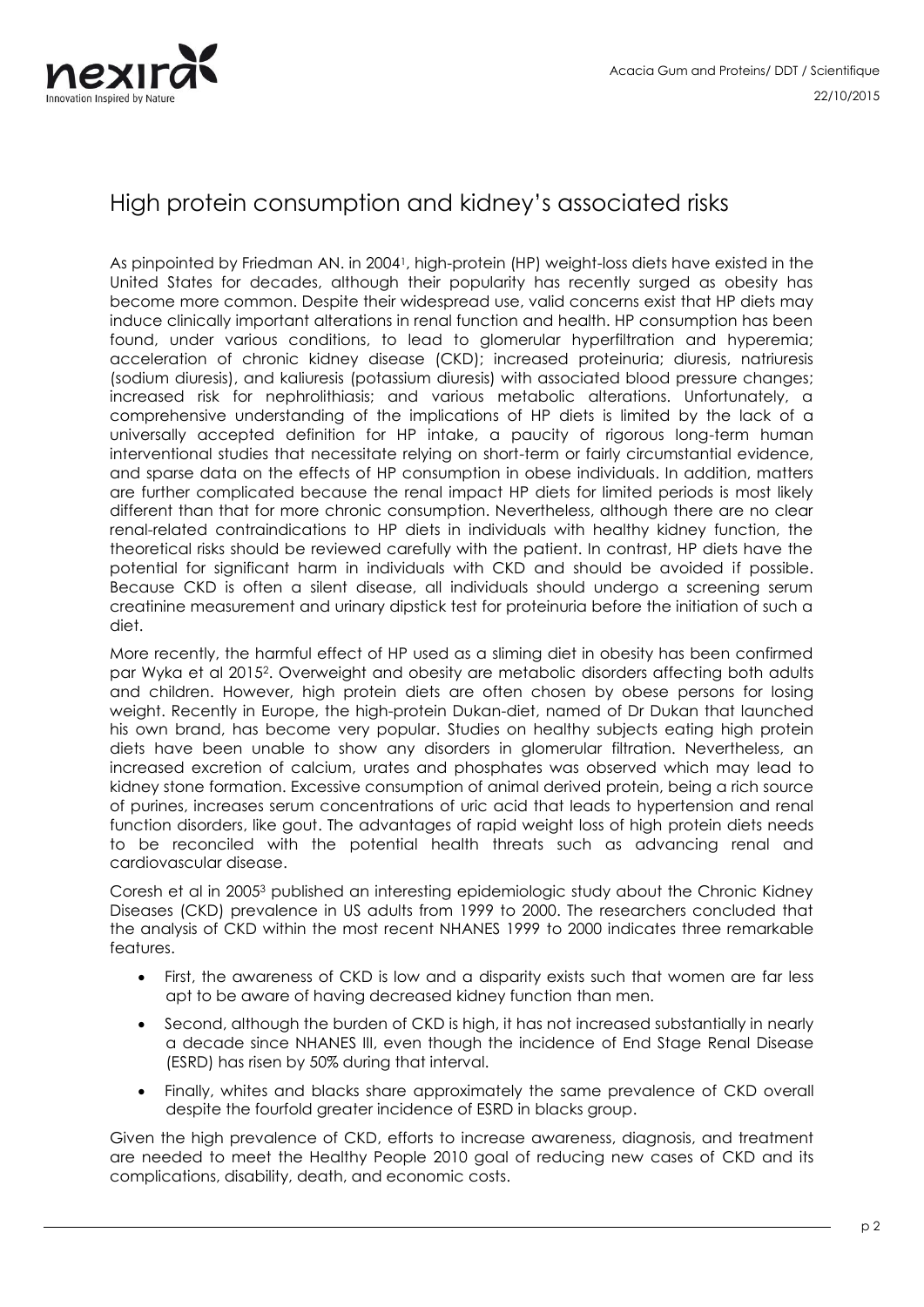

The results of the Coresh et al study confirmed a previous one conducted by Muntner et al and published in 20024. This team studied the relationship between kidney diseases or renal insufficiency and cardiovascular disease. Cardiovascular disease-related and all-cause mortality rates were higher among the United States population with a reduced Glomerular Filtration Rate. Additionally, a graded relationship was observed between higher urinary protein levels and increased risks of subsequent cardiovascular disease related or all-causerelated death. These results are especially important because the analysis used a nationally representative cohort to address the National Kidney Foundation research recommendations for determination of the risks of cardiovascular disease and death among subjects with renal insufficiency and early renal disease. This study supports the additional research recommendations made by the National Kidney Foundation, including determination of the prevalence, incidence, and pathogenesis of cardiovascular disease among the population with renal insufficiency.

These studies show how consumption of protein, and especially in high amounts could be harmful for kidneys, and of course for people ignoring their "silent disease". High protein diet are used to treat obesity, for muscle anabolism, or as a new nutrition. But it seems that if it presents no risk for healthy people during acute consumption, what could be the effects on a long term chronical consumption? Hariharan et al 2015<sup>5</sup> showed that the new western diet rich in protein, and poor in fibers plays a strong role in chronic diseases including chronic kidney diseases.

We all know that Obesity and Diabetes are huge health problems, becoming more and more serious, and that are related to the western diet and our way of life. These two health problem has been identified as contributors to the development and the progression of chronic kidney diseases, Maric-Bilkan C. 20136.



Clustering of risk factors for obesity-related renal disease

Obesity, type 2 diabetes (T2DM), hypertension (HT) and cardiovascular disease (CVD) are all risk factors for chronic kidney disease (CKD) and end-stage renal disease (ESRD).

As illustrated by Maric-Bilkan C; in her paper, the presence of one or more of these risk factors multiplies the overall risk for disease development and progression.

So what could be the interest of consuming acacia fiber to counteract a high proteins consumption?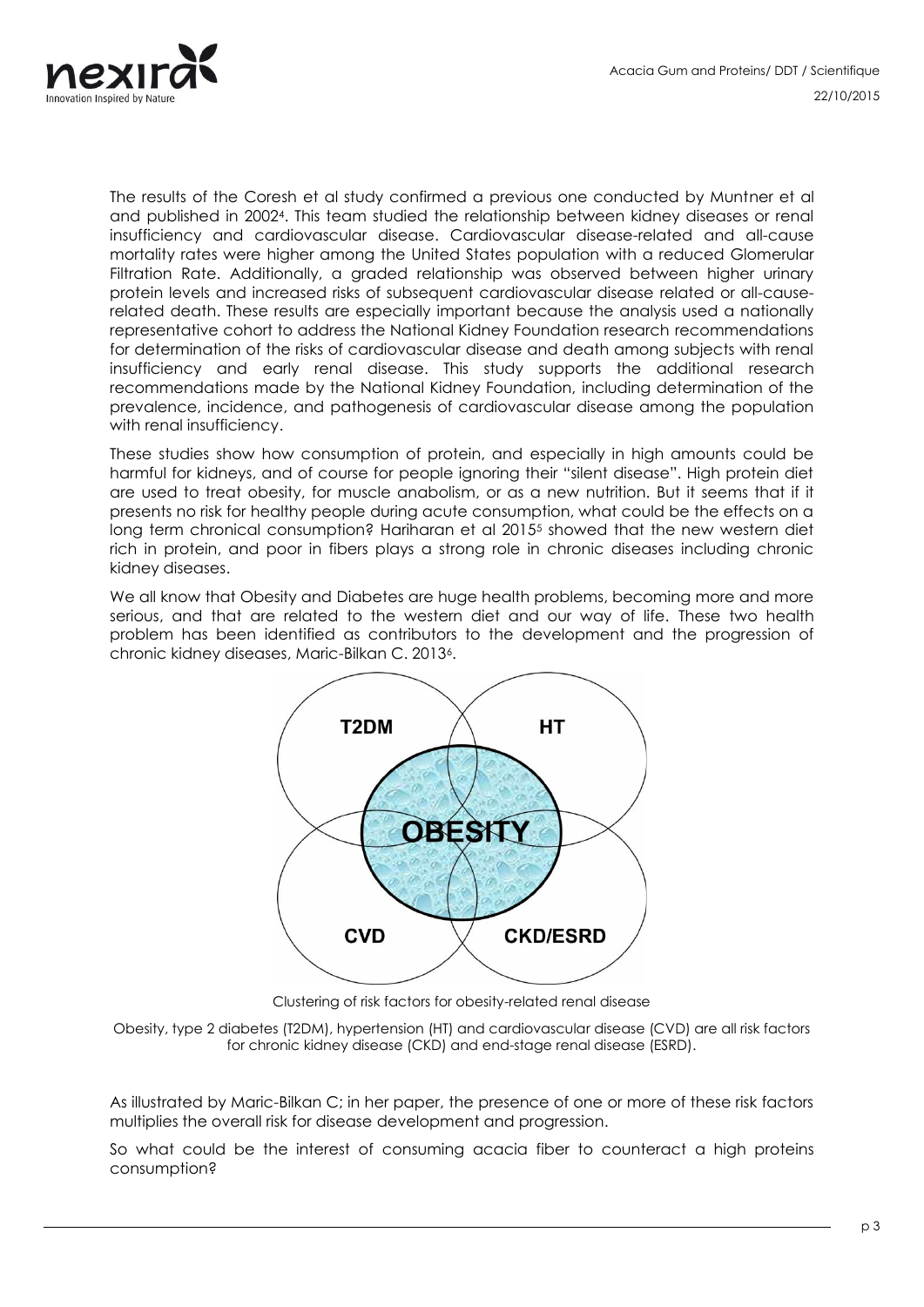

## The kidney health benefits of acacia gum consumption

Of course, the demonstration of the interest of introducing acacia fiber to the diet with the aim of improving kidney health, has been carried out on renal failure subjects.

In 2008 Ali et al<sup>7</sup> conducted a clinical trial on 36 patients suffering of chronic renal failure. The consumption of 50 g/day of Arabic gum during three consecutive months, led to the improvement of the kidney health status.

In 2007 Mosawi AI<sup>8</sup>. Reported the case of a young 11-year-old girl that during the 4 years of the study continued experiencing improved well-being and good participation in outdoor activities, had never been acidotic or experienced significant uremic symptoms by following a diet enrich with acacia gum. As he published in 2009<sup>9</sup> the benefits of acacia gum consumption for this young patient sustained during two more years with no dialysis.

Gout, that is a health problem related to increased uric acid level, from proteins digestion, in the blood, consecutive to a too rich diet, could be treated by acacia gum. The consumption of 50g/day during 120 days ameliorated the health status of the subjects, Osman et al 2011<sup>10</sup>.

Earlier in 1996, Bliss et al<sup>11</sup>, concluded from a clinical trial, that Chronic Renal Failure (CRF) patients consuming a Low Protein Diet (LPD) supplemented with 50 g gum Arabic/day had greater fecal bacterial masses, greater fecal nitrogen excretion, and lower serum urea nitrogen than they did when consuming the LPD alone or supplemented with 1 g pectin/d. Because elevated concentrations of serum urea nitrogen have been associated with adverse clinical symptoms of CRF, the results suggest that gum Arabic may be a useful adjunct to an LPD for increasing excretion of nitrogenous wastes in feces. The results encourage further investigation of whether supplementation with dietary fiber may be beneficial in delaying or treating the symptoms of CRF without adversely affecting nutritional status or in permitting greater protein intake for CRF patients without being detrimental to renal function.

The ability of the acacia gum to promote urea excretion, has been confirmed recently by studying the fermentation patterns of this fiber using an in vitro device (SHIME-not published data).

In 2002 Jonassen et al<sup>12</sup> exposed in their article the role of LipoPolysaccharides (LPS) in the development of renal failure. They also described how acute renal failure is a frequent complication to the systemic inflammatory response syndrome, associated with an inflammatory host response to endotoxins released from infectious agents characterized by massive production of cell-derived mediators such as tumor necrosis factor (TNF)-α, interleukins (IL-1β and IL-8). The anti-inflammatory property of the acacia gum against these cytokines has been recently assessed in an in vitro experiment dealing with the demonstration of the ability of the acacia gum to improve the leaky gut syndrome, Daguet et al 201513, Daguet et al 2015<sup>14</sup>. It is important to notice that gut permeability has been identified as an important factor in the onset of renal failure. As pointed by Jonassen et al, inflammation is a major mediator of chronic kidney disease progression. But also, altered gut microbes and disruption of the intestinal barrier are involved in these diseases by permitting influx of urea and metabolic alterations of uremia, which enhance growth of pathogens (dysbiosis) in the gut and increase translocation of living bacteria and bacterial components (Anders et al 201315, Vaziri et al 201416).

Another interesting property that has been confirmed by our recent experiments (Daguet et al 2015), is that acacia gum is a butyrogenic fiber. This feature has to be related with a previous experiment carried out by Matsumoto and his team in 2005<sup>17</sup> that showed how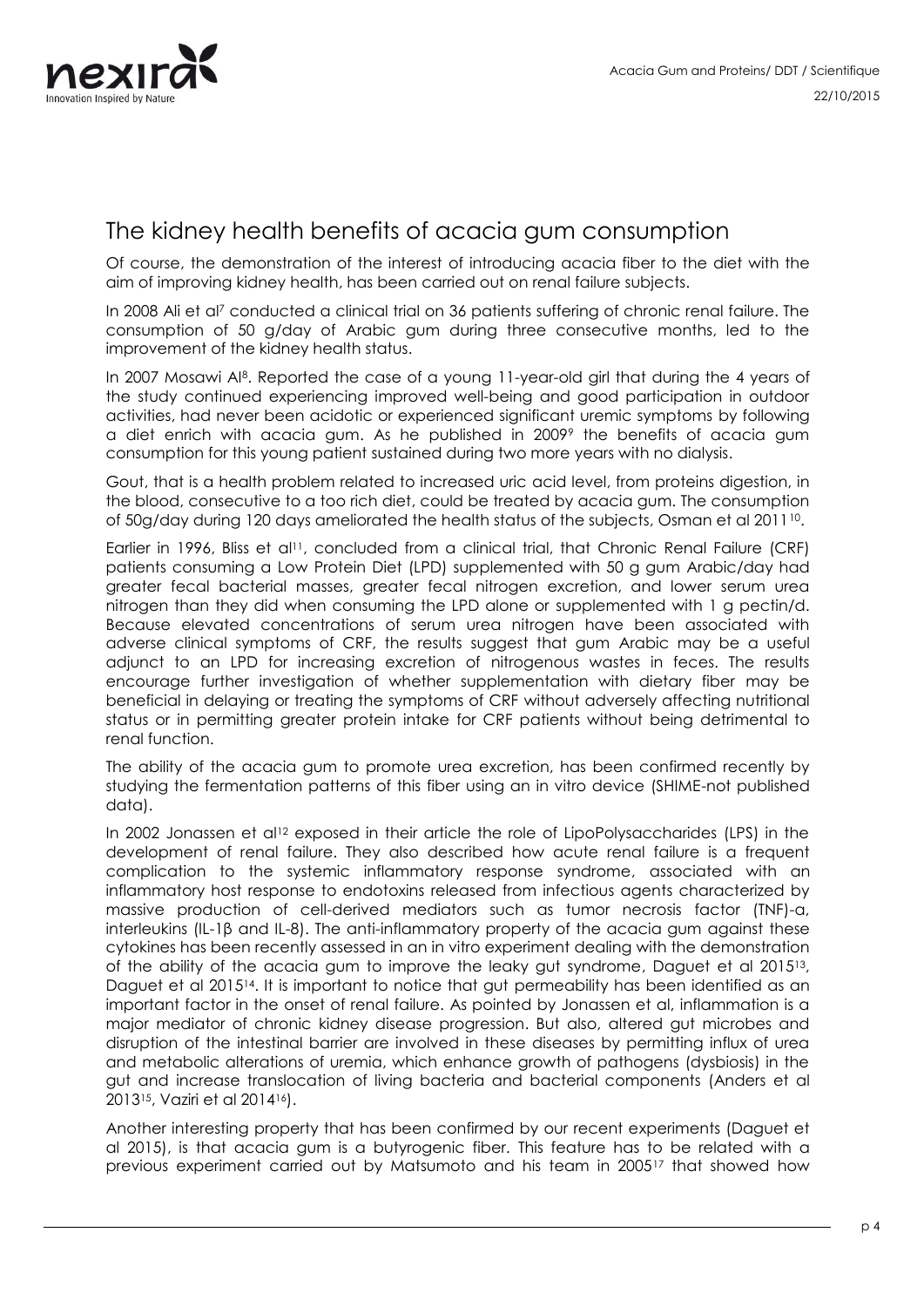

butyrate is involved in kidney's health. In conclusion, their data supported the hypothesis that dietary supplementation with acacia gum by increasing systemic levels of butyrate, may have a potential beneficial effect in renal disease by suppression of TGF-β1 activity.

#### *Summary and hypothesis*

The kidneys health benefits of acacia gum consumption can be explained by its ability to promote a better renal function as expressed by the urea excretion. But also by its antiinflammatory properties on specific cytokines like TGF-β1 and interleukins.

We could also hypothesize that the butyrogenic nature and the ability of the acacia gum to improve the gut impermeability are key factors to explain the health benefit activity of these fiber on renal functions.

### Conclusion

High proteins consumption could be associated to a risk of silent renal failure development for healthy people, and more seriously for obese, type 2 diabetics and hypertensive, that could be interested in eating more proteins.

Acacia gum demonstrated some interesting and some innovative properties in the reduction of high protein diet side effects on renal function.

Hence, acacia gum may represent a helpful solution for a more wholesome consumption of high amounts of proteins. For healthy people, obese, diabetics, hypertensive but also for people suffering of renal failure.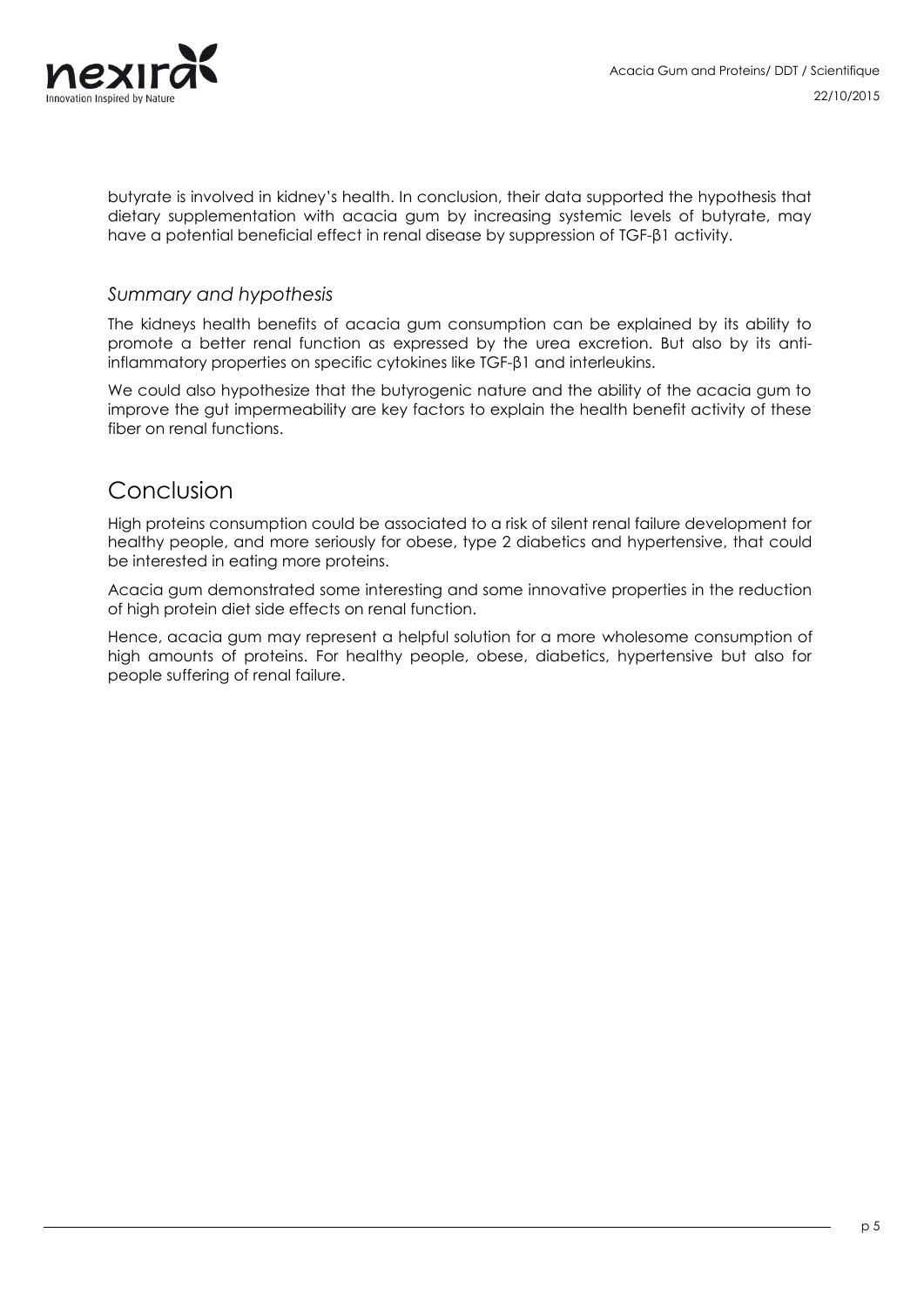

Bibliography

<sup>1</sup> Friedman AN., High-protein diets: potential effects on the kidney in renal health and disease., Am J Kidney Dis. 2004 Dec;44(6):950-62.

<sup>2</sup> Wyka J, Malczyk E, Misiarz M, Zołoteńka-Synowiec M, Całyniuk B, Baczyńska S., Assessment of food intakes for women adopting the high protein Dukan diet., Rocz Panstw Zakl Hig. 2015;66(2):137-42.

<sup>3</sup> Coresh J, Byrd-Holt D, Astor BC, Briggs JP, Eggers PW, Lacher DA, Hostetter TH., Chronic kidney disease awareness, prevalence, and trends among U.S. adults, 1999 to 2000., J Am Soc Nephrol. 2005 Jan;16(1):180-8.

<sup>4</sup> Muntner P, He J, Hamm L, Loria C, Whelton PK., Renal insufficiency and subsequent death resulting from cardiovascular disease in the United States., J Am Soc Nephrol. 2002 Mar;13(3):745-53.

<sup>5</sup> Hariharan D, Vellanki K, Kramer H., The Western Diet and Chronic Kidney Disease., Curr Hypertens Rep. 2015 Mar;17(3):16.

<sup>6</sup> Maric-Bilkan C., Obesity and diabetic kidney disease., Med Clin North Am. 2013 Jan;97(1):59- 74.

 $<sup>7</sup>$  Ali AA, Ali KE, Fadlalla AE, Khalid KE., The effects of gum arabic oral treatment on the</sup> metabolic profile of chronic renal failure patients under regular haemodialysis in Central Sudan., Nat Prod Res. 2008 Jan 10;22(1):12-21.

<sup>8</sup> Al Mosawi AJ., The use of acacia gum in end stage renal failure., J Trop Pediatr. 2007 Oct;53(5):362-5.

<sup>9</sup> Al Mosawi AJ., Six-year dialysis freedom in end-stage renal disease., Clin Exp Nephrol. 2009 Oct;13(5):494-500.

<sup>10</sup> M.E. Osman, I.M. Abu Zeid and F.A. Adam, Gum Arabic: A Reducing Agent of Uric Acid and a Supportive Treatment of Gout, Gum Arabic, RCS publishing, 2012.

<sup>11</sup> Bliss DZ, Stein TP, Schleifer CR, Settle RG., Supplementation with gum arabic fiber increases fecal nitrogen excretion and lowers serum urea nitrogen concentration in chronic renal failure patients consuming a low-protein diet., Am J Clin Nutr. 1996 Mar;63(3):392-8.

<sup>12</sup> Jonassen TE, Graebe M, Promeneur D, Nielsen S, Christensen S, Olsen NV, Lipopolysaccharide-induced acute renal failure in conscious rats: effects of specific phosphodiesterase type 3 and 4 inhibition., J Pharmacol Exp Ther. 2002 Oct;303(1):364-74.

<sup>13</sup> David Daguet, Iris Pinheiro, An Verhelst, Sam Possemiers, Massimo Marzorati, Acacia gum improves the gut barrier functionality in vitro, Agro FOOD Industry Hi Tech - vol 26(4) - July/August 2015: 29-33.

<sup>14</sup> Arabinogalactan and fructooligosaccharides improve the gut barrier function in distinct areas of the colon in the Simulator of the Human Intestinal Microbial Ecosystem. Accepted for publication in the Journal of Functional Foods.